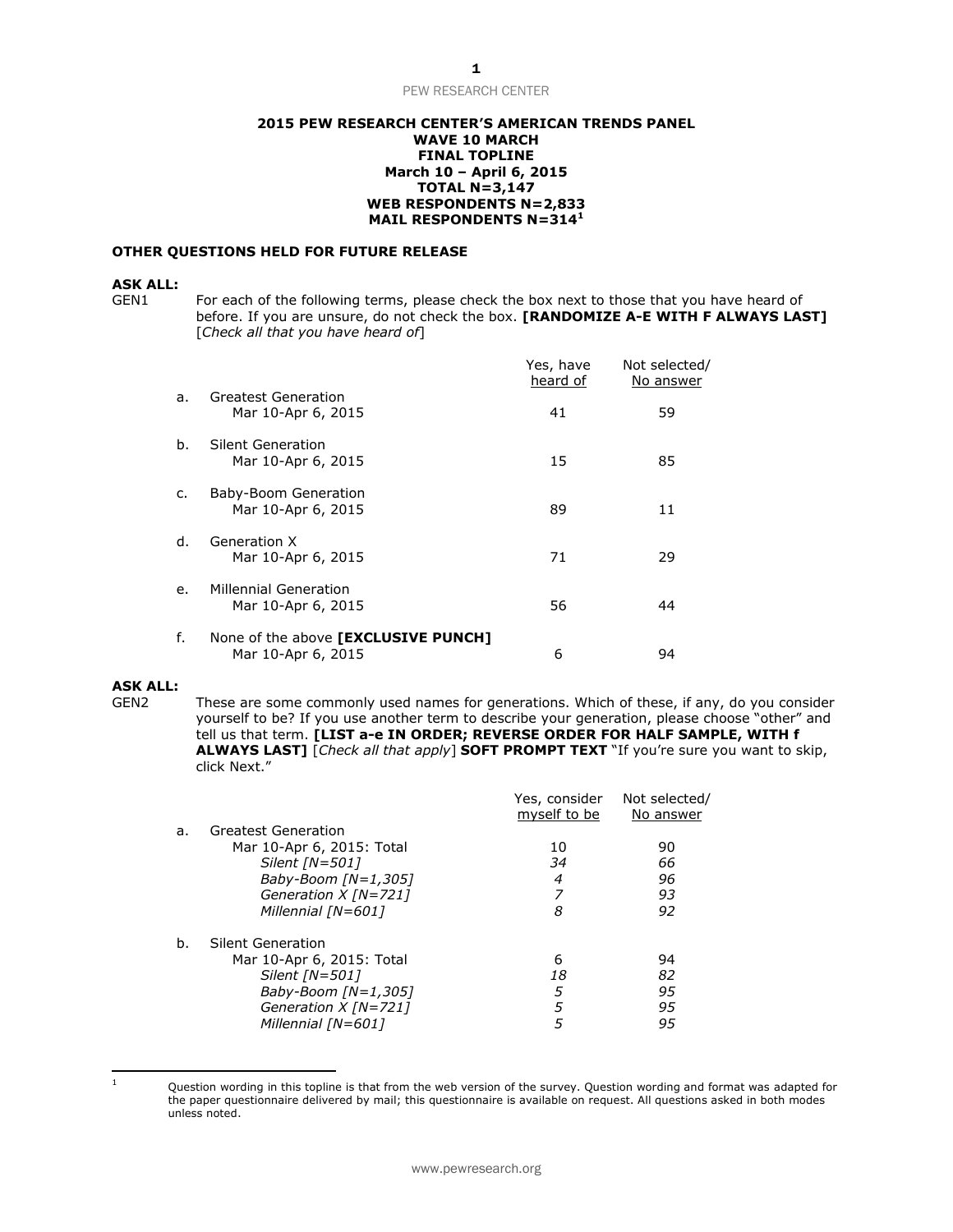## **GEN2 CONTINUED...**

|    |                              | Yes, consider<br>myself to be | Not selected/<br>No answer |
|----|------------------------------|-------------------------------|----------------------------|
| c. | Baby-Boom Generation         |                               |                            |
|    | Mar 10-Apr 6, 2015: Total    | 35                            | 65                         |
|    | Silent [N=501]               | 34                            | 66                         |
|    | Baby-Boom $[N=1,305]$        | 79                            | 21                         |
|    | Generation X [N=721]         | 15                            | 85                         |
|    | Millennial [N=601]           | 8                             | 92                         |
| d. | Generation X                 |                               |                            |
|    | Mar 10-Apr 6, 2015: Total    | 27                            | 73                         |
|    | Silent [N=501]               | 2                             | 98                         |
|    | Baby-Boom [N=1,305]          | 5                             | 95                         |
|    | Generation $X$ [N=721]       | 58                            | 42                         |
|    | Millennial [N=601]           | 33                            | 67                         |
| e. | <b>Millennial Generation</b> |                               |                            |
|    | Mar 10-Apr 6, 2015: Total    | 15                            | 85                         |
|    | Silent [N=501]               | 4                             | 96                         |
|    | Baby-Boom [N=1,305]          | $\overline{2}$                | 98                         |
|    | Generation $X$ [N=721]       | $\overline{4}$                | 96                         |
|    | Millennial [N=601]           | 40                            | 60                         |
| f. | Other [SPECIFY]              |                               |                            |
|    | Mar 10-Apr 6, 2015: Total    | 9                             | 91                         |
|    | Silent [N=501]               | 12                            | 88                         |
|    | Baby-Boom [N=1,305]          | 6                             | 94                         |
|    | Generation $X$ [N=721]       | 8                             | 92                         |
|    | Millennial [N=601]           | 12                            | 88                         |
|    |                              |                               |                            |

## **ASK IF GEN2a SELECTED:**

GEN3a How well would you say the term GREATEST GENERATION applies to you?

# **BASED ON TOTAL:**

|                             | Verv | Fairly | Not too | Not at   | No     | GEN2a not |
|-----------------------------|------|--------|---------|----------|--------|-----------|
|                             | well | well   | well    | all well | answer | selected  |
| March 10-Apr 6, 2015: Total |      | 5      |         |          |        | 90        |
| Silent $[N=501]$            | 13   | 19     |         | ∗        |        | 66        |
| Baby-Boom $[N=1,305]$       |      |        | $\ast$  |          |        | 96        |
| Generation $X$ [N=721]      |      |        |         | ∗        |        | 93        |
| Millennial [N=601]          |      |        |         |          |        | 92        |

#### **ASK IF GEN2b SELECTED:**

GEN3b How well would you say the term SILENT GENERATION applies to you?

## **BASED ON TOTAL:**

|                             | Verv   | Fairly | Not too | Not at   | No     | GEN2a not |
|-----------------------------|--------|--------|---------|----------|--------|-----------|
|                             | well   | well   | well    | all well | answer | selected  |
| March 10-Apr 6, 2015: Total |        | 4      |         |          |        | 94        |
| Silent $[N=501]$            |        |        |         |          |        | 82        |
| Baby-Boom $[N=1,305]$       |        |        |         |          |        | 95        |
| Generation $X$ [N=721]      | $\ast$ |        |         | $\ast$   |        | 95        |
| Millennial [N=601]          |        |        |         |          |        | 95        |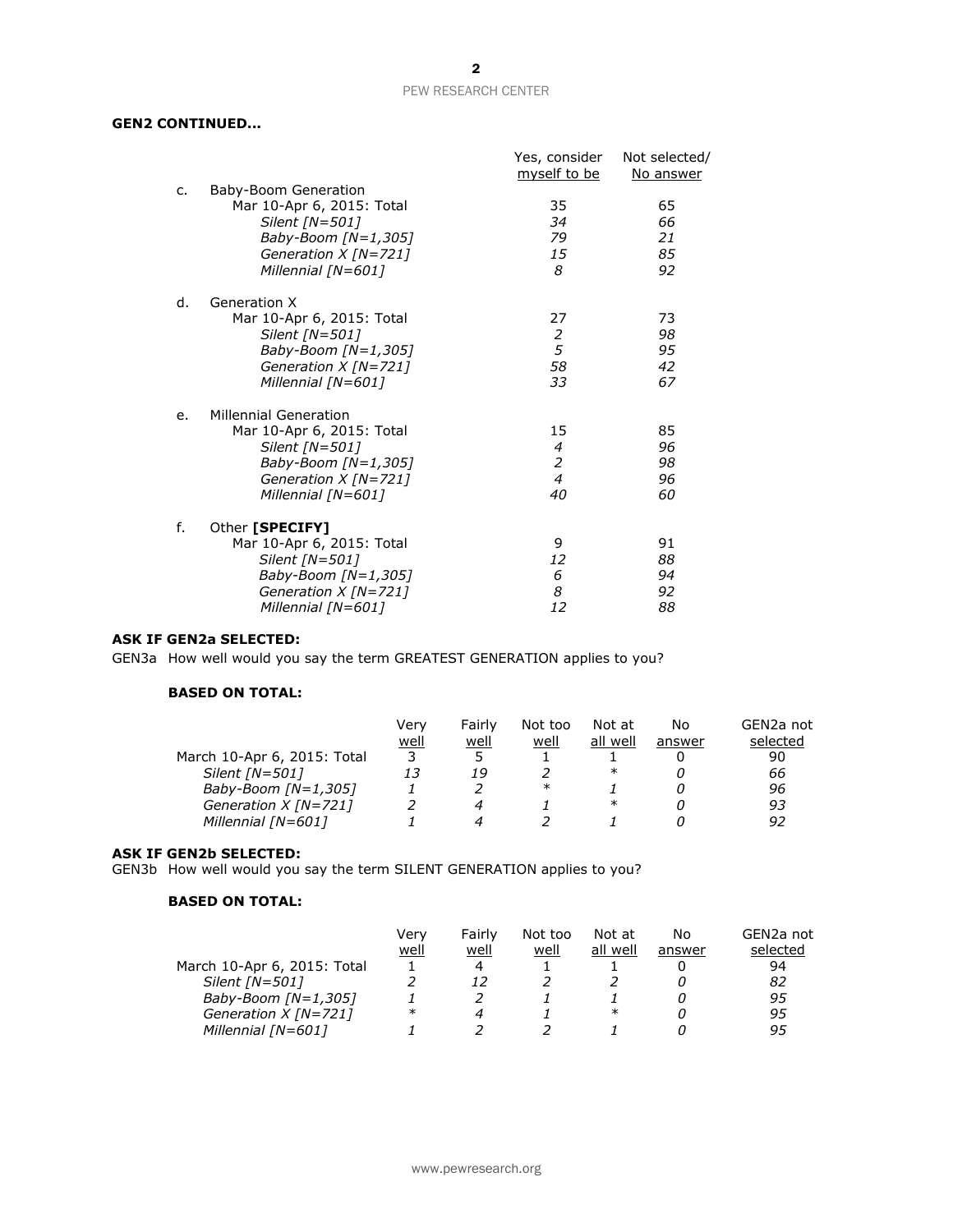#### **ASK IF GEN2c SELECTED:**

GEN3c How well would you say the term BABY-BOOM GENERATION applies to you?

#### **BASED ON TOTAL:**

|                             | Verv   | Fairly | Not too | Not at   | No     | GEN <sub>2</sub> a not |
|-----------------------------|--------|--------|---------|----------|--------|------------------------|
|                             | well   | well   | well    | all well | answer | selected               |
| March 10-Apr 6, 2015: Total |        | 17     |         |          | ∗      | 65                     |
| Silent $[N=501]$            |        | 19     |         |          |        | 66                     |
| Baby-Boom $[N=1,305]$       | 31     | 39     |         |          | $\ast$ | 21                     |
| Generation $X$ [N=721]      |        |        |         |          | $\ast$ | 85                     |
| Millennial [N=601]          | $\ast$ |        |         | ∗        |        | 92                     |

#### **ASK IF GEN2d SELECTED:**

GEN3d How well would you say the term GENERATION X applies to you?

## **BASED ON TOTAL:**

|                             | Verv | Fairly | Not too | Not at   | No     | GEN2a not |
|-----------------------------|------|--------|---------|----------|--------|-----------|
|                             | well | well   | well    | all well | answer | selected  |
| March 10-Apr 6, 2015: Total | 4    | 13     | q       |          | $\ast$ | 73        |
| Silent $[N=501]$            |      |        |         | $\ast$   |        | 98        |
| Baby-Boom $[N=1,305]$       |      |        |         | $\ast$   |        | 95        |
| Generation $X$ [N=721]      |      | 27     | 18      |          | ∗      | 42        |
| Millennial [N=601]          |      |        |         |          | $\ast$ | 67        |

## **ASK IF GEN2e SELECTED:**

GEN3e How well would you say the term MILLENNIAL GENERATION applies to you?

# **BASED ON TOTAL:**

|                             | Very   | Fairly | Not too | Not at   | No     | GEN2a not |
|-----------------------------|--------|--------|---------|----------|--------|-----------|
|                             | well   | well   | well    | all well | answer | selected  |
| March 10-Apr 6, 2015: Total |        |        |         | $\ast$   | $\ast$ | 85        |
| Silent $[N=501]$            |        |        |         | $\ast$   |        | 96        |
| Baby-Boom $[N=1,305]$       | $\ast$ |        | $\ast$  |          | $\ast$ | 98        |
| Generation $X$ [N=721]      | $\ast$ |        |         |          |        | 96        |
| Millennial [N=601]          |        | 22     | Q       |          |        | 60        |

# **ASK ALL:**

Thinking about people in your generation overall, which of the following words or phrases describe your generation? [*Check all that apply*] **[RANDOMIZE ITEMS a-r] SOFT PROMPT**  TEXT "If you're sure you want to skip, click Next."

|    |                           | Yes, describes<br>my generation | Not selected/<br>No answer |
|----|---------------------------|---------------------------------|----------------------------|
| a. | Greedy                    |                                 |                            |
|    | Mar 10-Apr 6, 2015: Total | 26                              | 74                         |
|    | Silent $[N=501]$          | 8                               | 92                         |
|    | Baby-Boom $[N=1,305]$     | 19                              | 81                         |
|    | Generation $X$ [N=721]    | 24                              | 76                         |
|    | Millennial [N=601]        | 43                              | 57                         |
| b. | Tolerant                  |                                 |                            |
|    | Mar 10-Apr 6, 2015: Total | 35                              | 65                         |
|    | Silent $[N=501]$          | 36                              | 64                         |
|    | Baby-Boom $[N=1,305]$     | 38                              | 62                         |
|    | Generation $X$ [N=721]    | 33                              | 67                         |
|    | Millennial [N=601]        | 33                              | 67                         |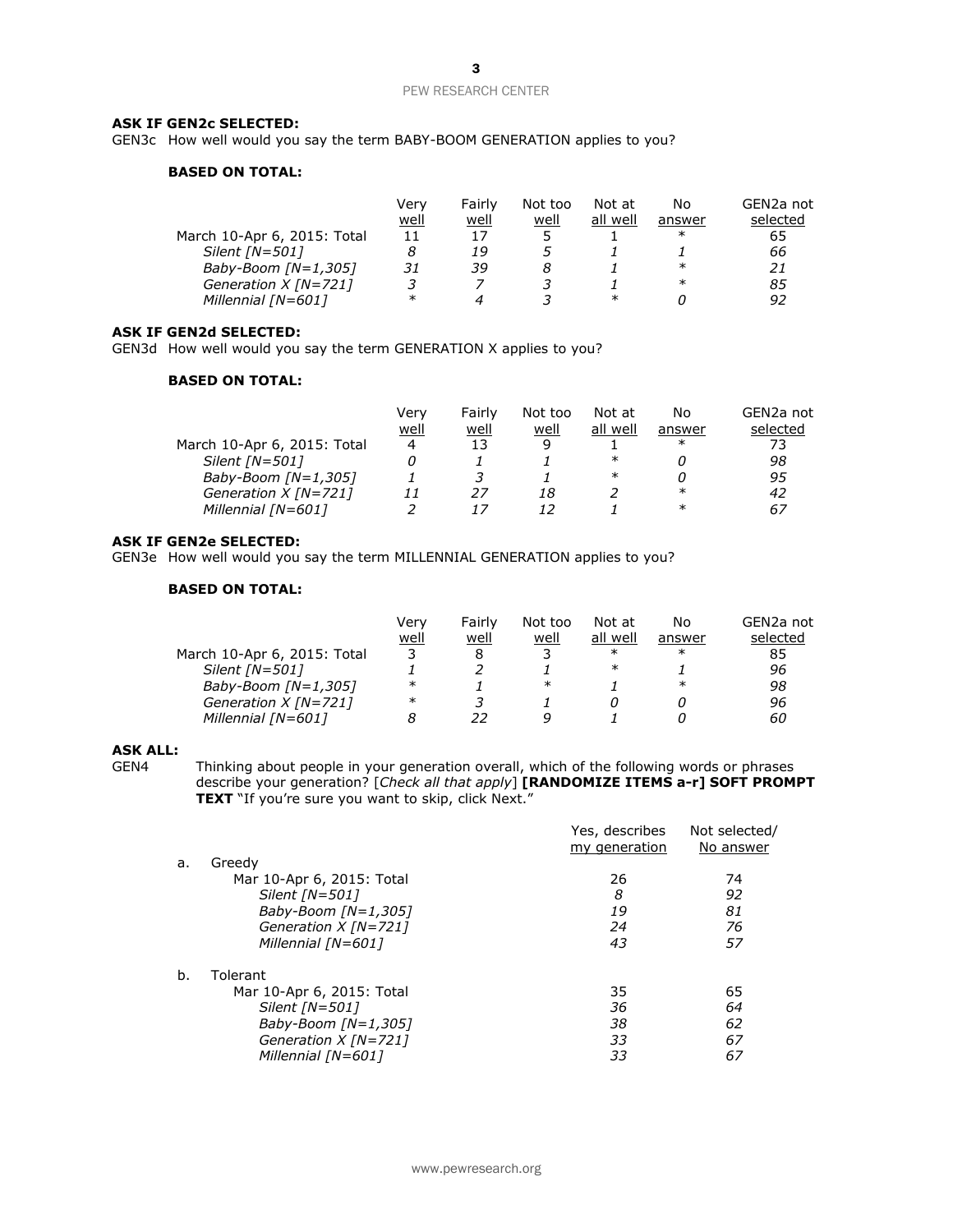# **GEN4 CONTINUED...**

| c. | Rigid                                                                                                                                           | Yes, describes<br>my generation        | Not selected/<br>No answer |
|----|-------------------------------------------------------------------------------------------------------------------------------------------------|----------------------------------------|----------------------------|
|    | Mar 10-Apr 6, 2015: Total<br>Silent [N=501]<br>Baby-Boom [N=1,305]<br>Generation X [N=721]<br>Millennial [N=601]                                | 7<br>6<br>7<br>7<br>8                  | 93<br>94<br>93<br>93<br>92 |
| d. | Patriotic<br>Mar 10-Apr 6, 2015: Total<br>Silent [N=501]<br>Baby-Boom [N=1,305]<br>Generation X [N=721]<br>Millennial [N=601]                   | 36<br>73<br>52<br>26<br>12             | 64<br>27<br>48<br>74<br>88 |
| e. | Entrepreneurial<br>Mar 10-Apr 6, 2015: Total<br>Silent [N=501]<br>Baby-Boom [N=1,305]<br>Generation X [N=721]<br>Millennial [N=601]             | 34<br>32<br>35<br>33<br>35             | 66<br>68<br>65<br>67<br>65 |
| f. | Environmentally conscious<br>Mar 10-Apr 6, 2015: Total<br>Silent [N=501]<br>Baby-Boom [N=1,305]<br>Generation $X$ [N=721]<br>Millennial [N=601] | 40<br>40<br>41<br>37<br>40             | 60<br>60<br>59<br>63<br>60 |
| g. | Idealistic<br>Mar 10-Apr 6, 2015: Total<br>Silent [N=501]<br>Baby-Boom [N=1,305]<br>Generation $X$ [N=721]<br>Millennial [N=601]                | 32<br>26<br>31<br>28<br>39             | 68<br>74<br>69<br>72<br>61 |
| h. | Cynical<br>Mar 10-Apr 6, 2015: Total<br>Silent [N=501]<br>Baby-Boom $[N=1,305]$<br>Generation $X$ [N=721]<br>Millennial [N=601]                 | 22<br>$\overline{7}$<br>16<br>24<br>31 | 78<br>93<br>84<br>76<br>69 |
| i. | Hard working<br>Mar 10-Apr 6, 2015: Total<br>Silent [N=501]<br>Baby-Boom [N=1,305]<br>Generation $X$ [N=721]<br>Millennial [N=601]              | 59<br>83<br>77<br>54<br>36             | 41<br>17<br>23<br>46<br>64 |
| j. | Responsible<br>Mar 10-Apr 6, 2015: Total<br>Silent [N=501]<br>Baby-Boom [N=1,305]<br>Generation $X$ [N=721]<br>Millennial [N=601]               | 48<br>78<br>66<br>43<br>24             | 52<br>22<br>34<br>57<br>76 |